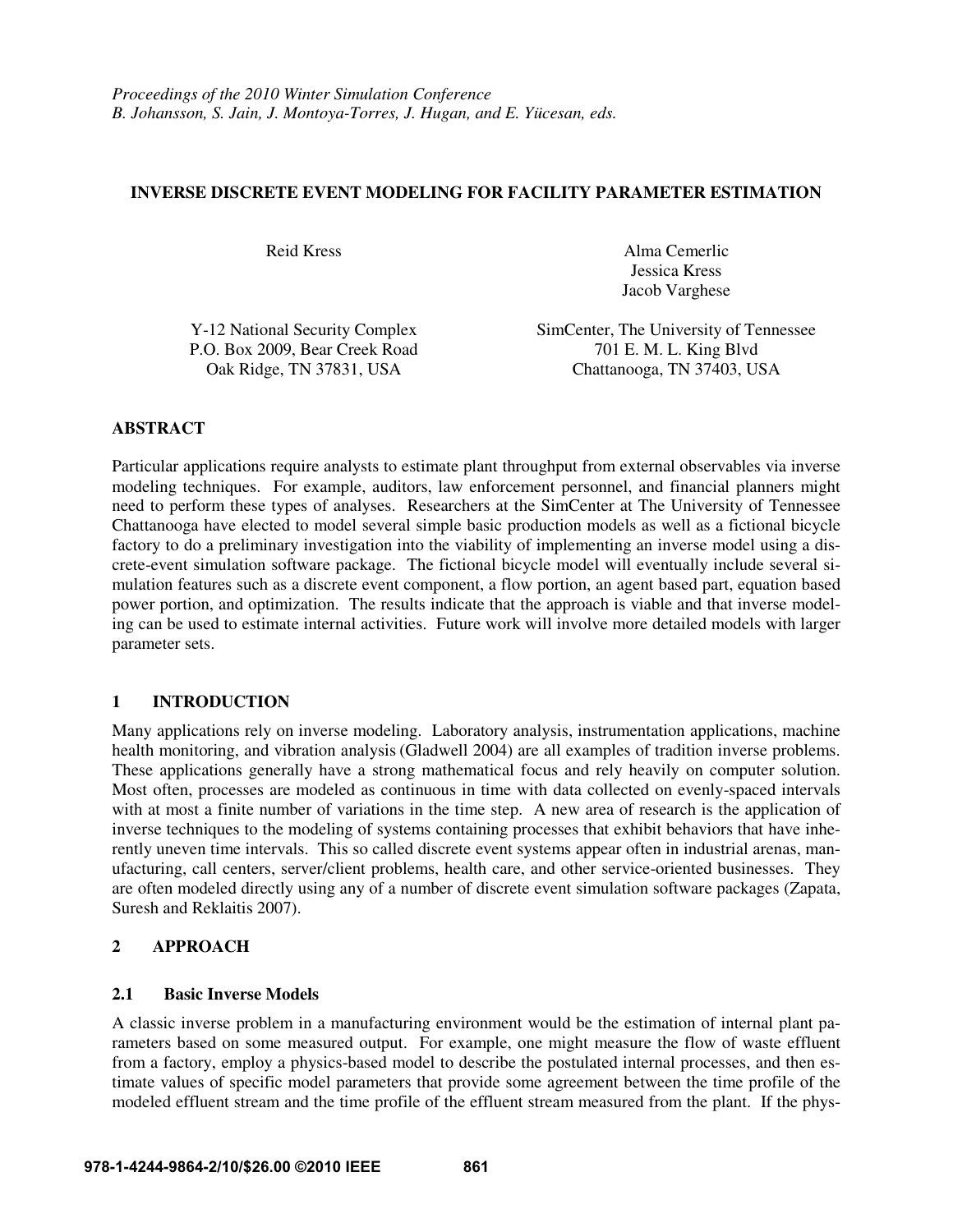### *Kress, Cemrlic, Kress, and Varghese*

ics-based model is a realistic representation of the internal processes and a valid solution to the parameter estimation problem is obtained, then one might have a reasonable representation of the internal processes of the factory. There are caveats, of course, for example solution uniqueness is always a concern when inverse solutions are sought as well as is the rate of convergence to a solution..

Consider a simple inverse problem in a discrete-event simulation model. One has a process consisting of two serial activities. Items enter to be processed at time intervals obtained from a random distribution (e.g. exponential), enter a queue, and then are processed first by activity one, exit to an intermediate queue, and are finally processed by activity two. This system is modeled in ExtendSim software <http://www.extendsim.com/index.html> in figure 1.



Figure 1: Simple two-activity system used in basic inverse example.

A simple test of inverse analysis in a discrete-event simulation paradigm consists of assuming that a delay time has been specified for items in each of the two activities (e.g. via direct observation or inference), measuring the actual delay time of items in the activities, and optimizing the values of the actual delays in the modeled activity until a specific cost (profit) is minimized (maximized). Since ExtendSim has a builtin optimizer this is easy to implement within the simulation environment. Other variables are important in this basic analysis: 1) the number of constraints in the cost (profit) function versus the number of parameters in the inverse solution and 2) the affect of random variation in parameters. More parameters than constraints is under constrained, more constraints than parameters is over constrained. It is anticipated that over/under constraining and random variation will impact both solution uniqueness and rate of convergence. Table 1 summarizes the models, cost functions, and parameters tested in the basic inverse models.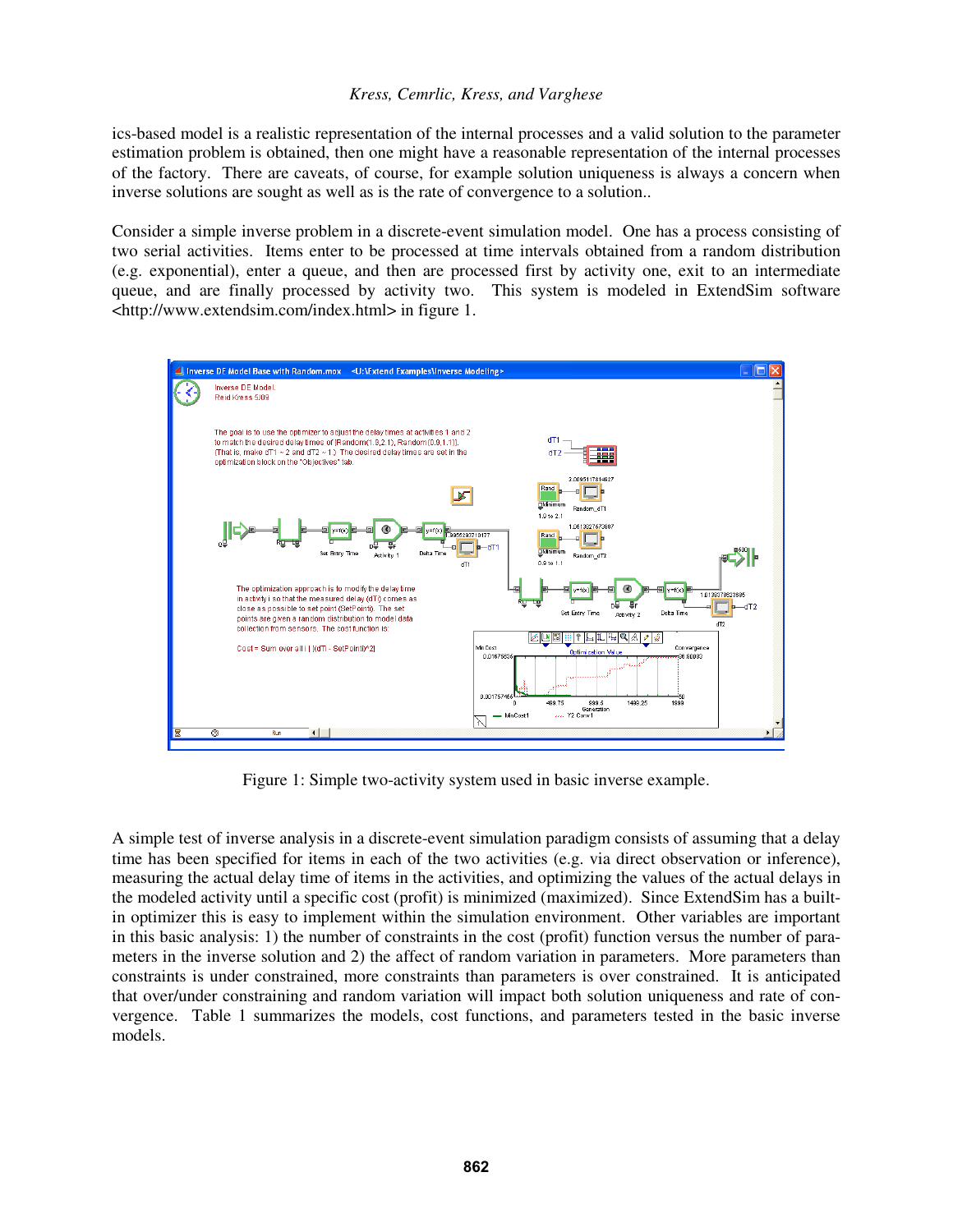### *Kress, Cemrlic, Kress, and Varghese*

| Model Iden-   | Num-           | <b>Parameters</b> | <b>Cost Function</b>                 | Comment                         |
|---------------|----------------|-------------------|--------------------------------------|---------------------------------|
| tifier        | ber of         |                   |                                      |                                 |
|               | Activi         |                   |                                      |                                 |
|               | ties           |                   |                                      |                                 |
|               |                |                   |                                      |                                 |
| Base          | 2              | Delay1 & De-      | $(dT1-SetPt1)^{2}+(dT2-SetPt2)^{2}$  | Direct inversion, deterministic |
|               |                | lay2              |                                      | model only                      |
| Base with     | 2              | Delay1 & De-      | $(dT1-SetPt1)^{2}+(dT2-SetPt2)^{2}$  | Direct inversion, stochastic    |
| Random        |                | lay2              |                                      | model                           |
| Under con-    | $\overline{4}$ | Delay1, De-       | $(dT1-SetPt1)^{2}+(dT2-SetPt2)^{2}$  | More parameters than con-       |
| strained with |                | lay2, Delay3,     |                                      | straints, stochastic model      |
| Random        |                | Delay4            |                                      |                                 |
| Over con-     | $\overline{4}$ | Delay1 & De-      | $(dT1-SetPt1)^{2}+(dT2-SetPt2)^{2}+$ | More constraints than parame-   |
| strained with |                | lay2              | $0.01(dT3-SetPt3)^{2}+$              | ters, stochastic model, note    |
| Random        |                |                   | $0.01(dT4-SetPt4)^2$                 | weights on set points $3 & 4$   |

Table 1: Set of basic inverse models.

Note: Delayi = model delay in activity i; dTi = measured model delay at activity i; SetPti = the desired delay (set point) at activity i.

 These inverse models were used in preliminary analyses to determine if an inverse approach using ExtendSim's built-in optimizer was feasible, to establish whether random variables would make the analysis fail (e.g. no convergence), and to determine if under or over constrained conditions created problems.

## **2.2 Fictional Bicycle Plant**

As a more rigorous evaluation of the inverse discrete event modeling approach using ExtendSim software, a fictional bicycle factory was simulated. (See for example Kress 2007.) The fictional bicycle shop is a facility that manufactures new bicycles from raw materials. The prototypical bicycle needs to have a frame and two wheels (among other less important items such as seat, brakes, and handlebars!). The frame consists of two parts, and a wheel consists of a rim, tire, and spokes.



Figure 2: Fictional bicycle factory block diagram. Italicized words indicate particular model features associated with the block.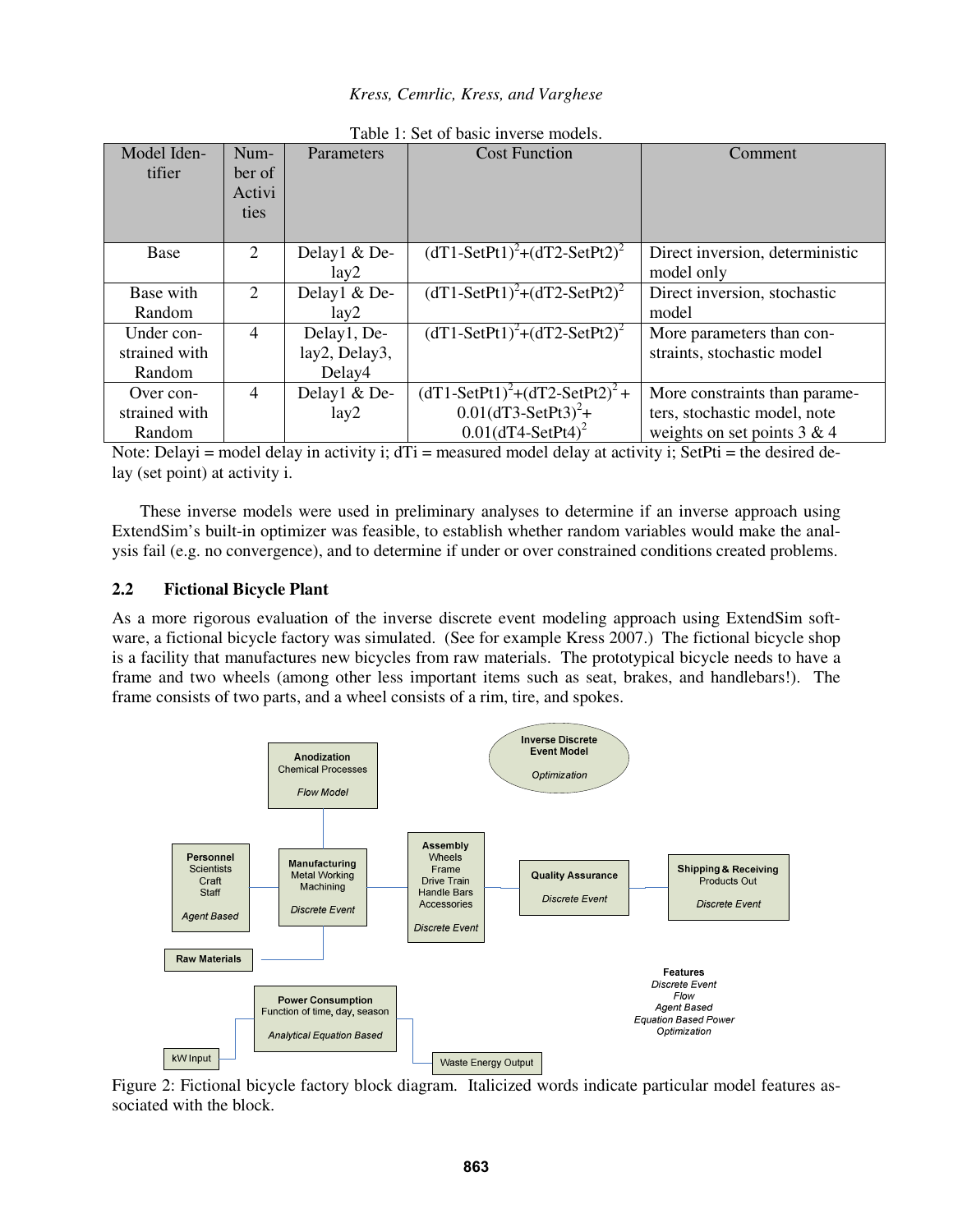This bicycle is assembled using different labor personnel in a series of steps that require time, materials, power, and labor. In addition, the handlebars of the bicycle are to be anodized for appearance and durability. The manufacturing process is illustrated in figure 2 on the following page. This simulation has several unique discrete event modeling features including: basic discrete event portions, continuous flow portions, agent based section, an analytical equation-based part, and an optimizer. Combining these features exercises a broad spectrum of ExtendSim's capabilities and creates a more difficult case for the inverse solver.

# **3 RESULTS**

### **3.1 Basic Model Verification and Validation**

A basic model with only one variable parameter was used for verification and validation of the model and approach. Figure 3 on the following page shows a flow diagram illustrating how the simple model was used for verification and validation. The system was established with a randomly varying parameter. The magnitude of the random variations was one of the independent variables. The optimizer was then used to match an estimator's parameter to the system's parameter. The randomly varying parameter changed from run to run and the estimator attempted to establish a fixed value. If the optimizer was estimating the values of a variable parameter in a real system, one would hope that the estimated value would be representative of the system parameter's statistical distribution; for example, a mean. Thus, the error between the system parameter's mean value and the estimated parameter was calculated for various levels of parameter variation. This is shown in figure 4 on the following page.



Optimizer-controlled Feedback

Figure 3: Schematic of the verification and validation basic model with randomly varying system and optimizer/estimator.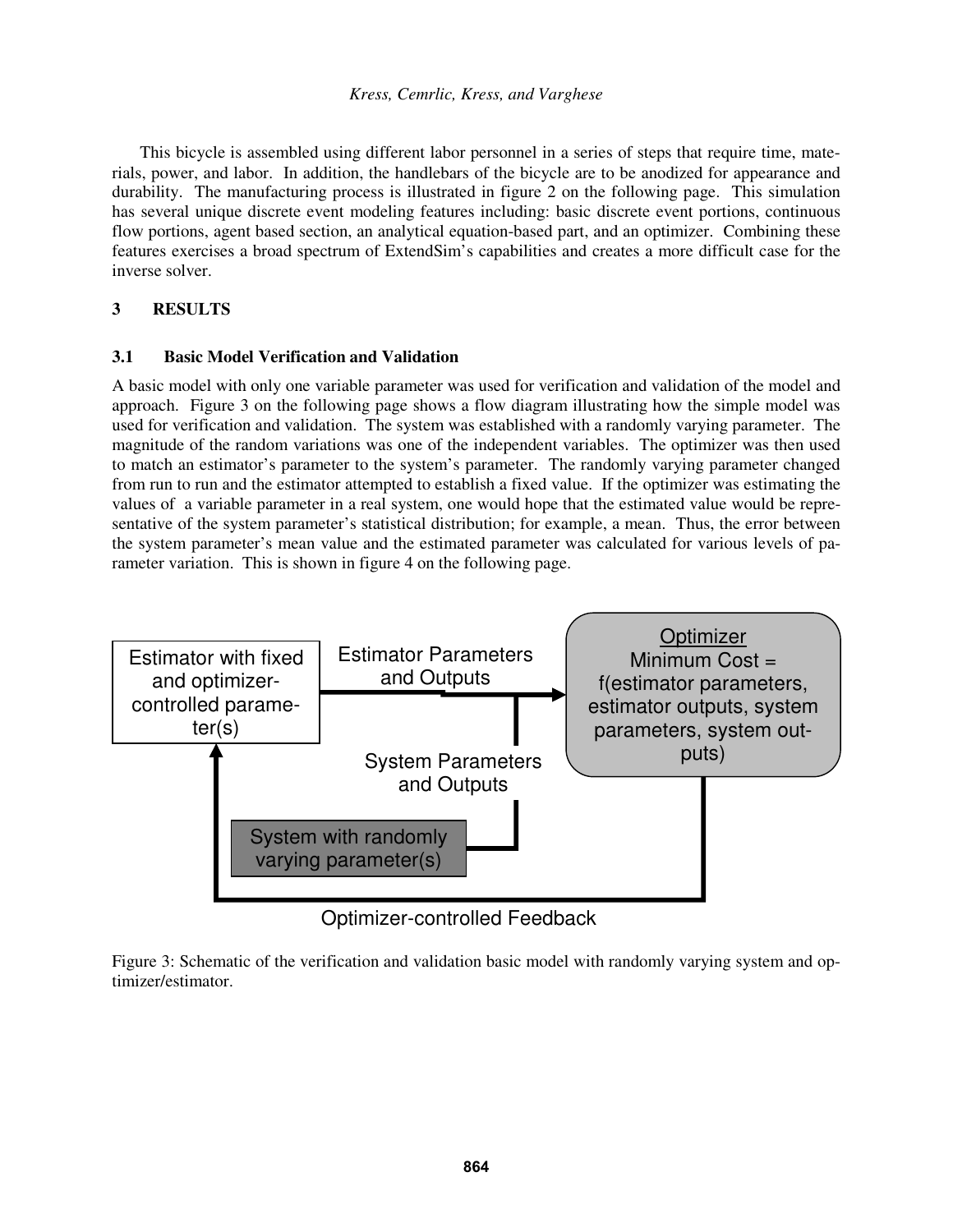

Figure 4: Error between system parameter mean as a function of system randomness level for basic model verification and validation.

Note that with no system randomness, error was essentially zero, being primarily a function of the optimization stopping criteria.

### **3.2 Basic Model Results**

The optimizer was set up to perform the inverse analysis for the four simulations described in table 1. Run parameters were set to have the optimizer make five runs per case and to examine fifty cases before checking convergence. Termination was set at either a maximum number of runs or when the difference between the best and worse of the top ten cases is within ninety five percent. Table 2 on the following page illustrates a typical result from the inverse analysis showing the top ten delays for an inverse solution with the over constrained and random simulation. The set points were set to 2 for delay number 1 and for 1 on delay number 2. The cost function was that established in the fourth row of table 1 with set points uniformly randomly selected between 1.9 and 2.1 and 0.9 and 1.1 for activity 3 and activity 4 respectively. Note that the costs associated with activities 3 and 4 are weighted two orders of magnitude lower than those costs for activities 1 and 2. Figure 5 shows the minimum cost for the over constrained random simulation as a function of time. Notice how the cost function generally decreases as time increases becoming monotonic as the number of samples (i.e. time) increases. Finally, figure 6 on the following page compares the time to execute for the four different inverse model scenarios of table 1.

| wuvi. |             |             |              |
|-------|-------------|-------------|--------------|
|       | Delay 1     | Delay 2     | Minimum Cost |
|       | 2.057445955 | 0.97078475  | 0.001792878  |
|       | 2.054829589 | 0.971002603 | 0.001882526  |
|       | 2.056285571 | 0.97100526  | 0.002452868  |
|       | 2.055117767 | 0.971057697 | 0.002529458  |
|       | 2.056285571 | 0.97100526  | 0.002601504  |
|       | 2.074828576 | 0.970558299 | 0.002642186  |
|       | 2.057236062 | 0.970935182 | 0.002743123  |
|       | 2.054548752 | 0.971064065 | 0.002763853  |
|       | 2.054548752 | 0.971064065 | 0.002923926  |
|       | 2.065574867 | 1.040252161 | 0.007365218  |

Table 2: The ten minimum cost results from the optimizer for the over constrained and random inverse model.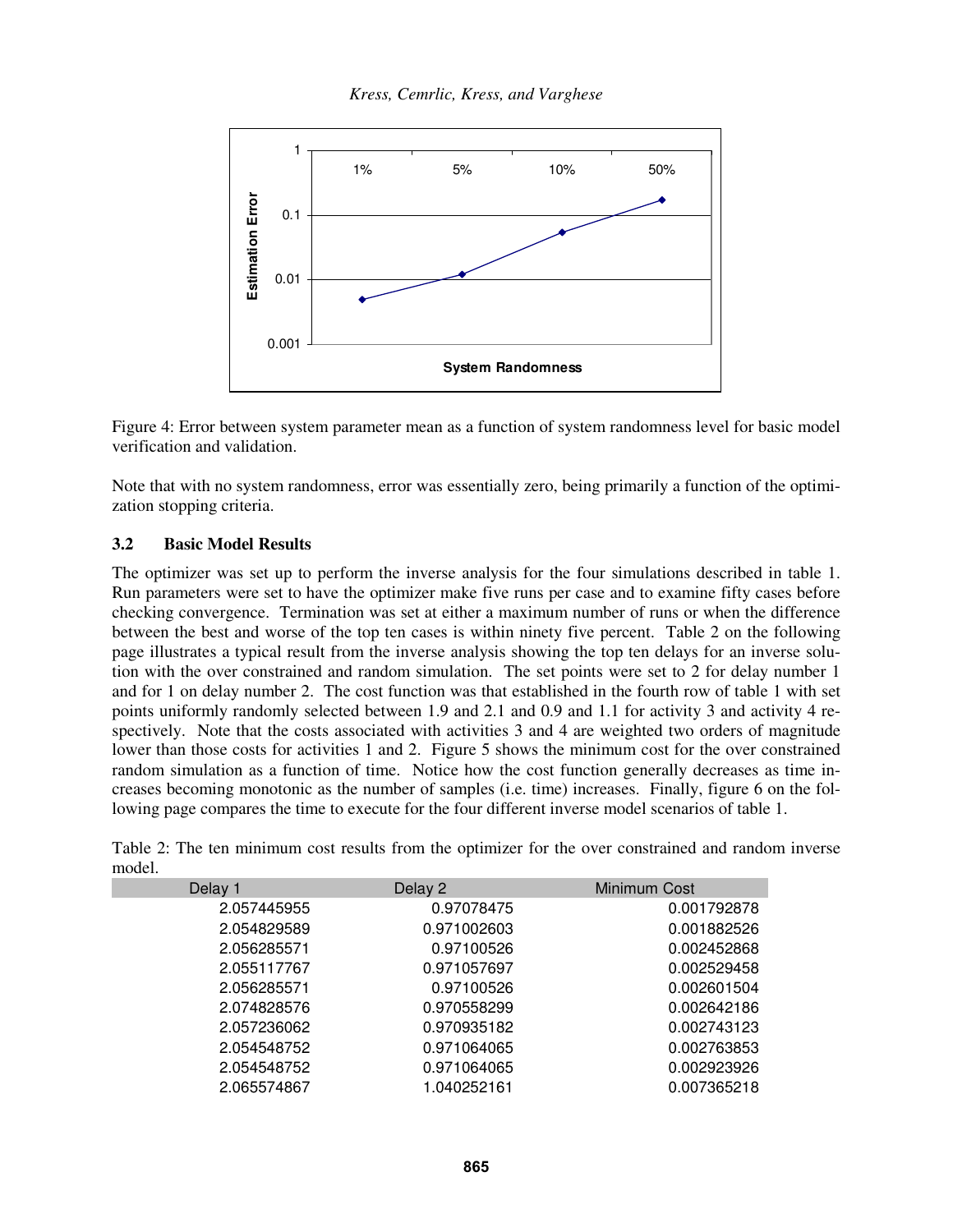

Figure 5: Minimum cost as a function of time for the over constrained random case (line 4 in table 1).



Figure 6: Execution times for the basic inverse models described in table 1.

# **3.3 Bicycle Model**

Typical results for number of operations calculated from the bicycle development model are shown in Figure 7.

 This simulation used a customer with an initial inventory of 100 bicycles and an estimated sales rate (consumption) of one bicycle per day. Sales that reduced the inventory below 100 bicycles were immediately followed by orders for new bicycles in batches of five. The simulation was run for 70 days and it was assumed that each operation in the assembly required one of the same pieces of equipment (e.g. an assembly fixture or stand). Figure 7 shows the maximum number of concurrent operations required to fulfill the customer's demands. Note the set of operations includes both assembly and disassembly as well as "decision" operations where the disassembled parts are assessed relative to their reusability (e.g. Frame is Scrap operation).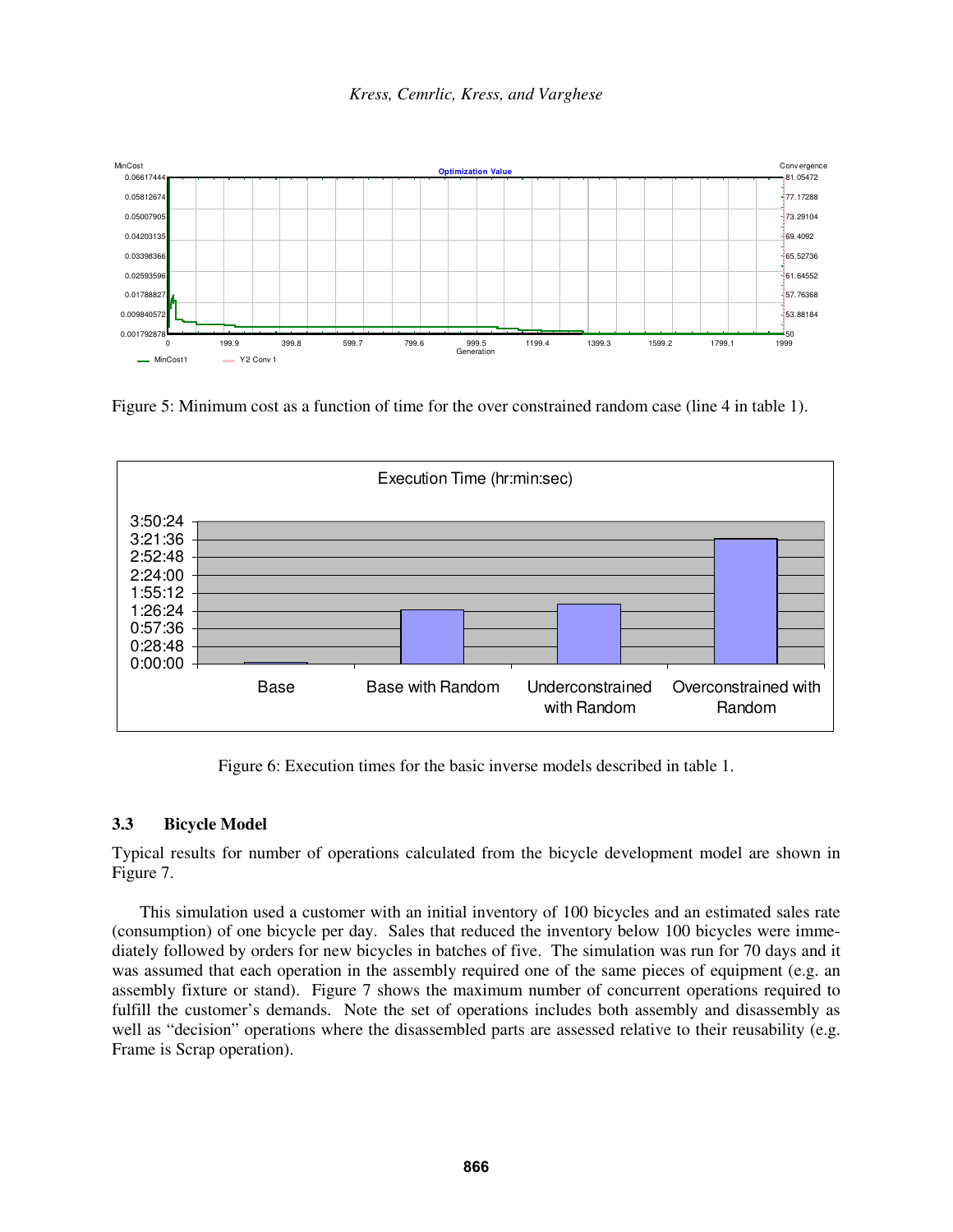*Kress, Cemrlic, Kress, and Varghese* 



Figure 7: Maximum Number of Concurrent Operations in the Bicycle Shop Model

 Initial results with the optimization show that the technique can estimate system internal parameters depending upon which outputs are measured and which parameters are being estimated. For example, table 3 illustrates estimation of one of the variable activity delays by measuring power consumed. (Note the "Power Consumption" block in figure 2.) The power consumption model had three levels of coupling between the power consumed and the product throughput: low, moderate, and high. For low coupling, power consumed was a weak function of throughput representing a factory with a base load largely determined by factors other than the manufacturing process. High coupling represented a factory where consumed power was highly dependent upon throughput. Moderate coupling was in between high and low representing a system with balanced base load and throughput-proportional load.

| System Parameter Variation $(\%)$ | <b>Power Consumption Coupling</b> | Estimated parameter Error $(\%)$ |
|-----------------------------------|-----------------------------------|----------------------------------|
|                                   | Low                               |                                  |
|                                   | Moderate                          | 0.07                             |
|                                   | High                              | 0.09                             |
| ΙV                                | Low                               |                                  |
|                                   | Moderate                          | 0.83                             |
|                                   | High                              | 0.40                             |

Table 3: Estimation of an internal system process activity delay having randomly varying delay time by measuring system power consumption that is dependent upon the product throughput.

 Estimated parameter error does not seem to be affected by coupling at this level. As long as there is some relationship between power consumed and throughput, then the estimator was able to determine the parameter even with 10% variability.

### **4 CONCLUSIONS**

The discrete event inverse analysis approach is certainly capable of evaluating the internal delays for the basic models. In these cases, small order model mismatches (under constrained or over constrained) and random numbers do not interfere with the solution progress. The solution may take longer; however, it still provides a viable answer. In the case of the more complex models such as the bicycle factory, much depends upon the data collected and coupling between model segments. In any simulation, it is possible to estimate internal parameters to some extent; however, convergence rate, accuracy, and uniqueness all depend upon the system and data. Details of this interdependence are a topic of further work.